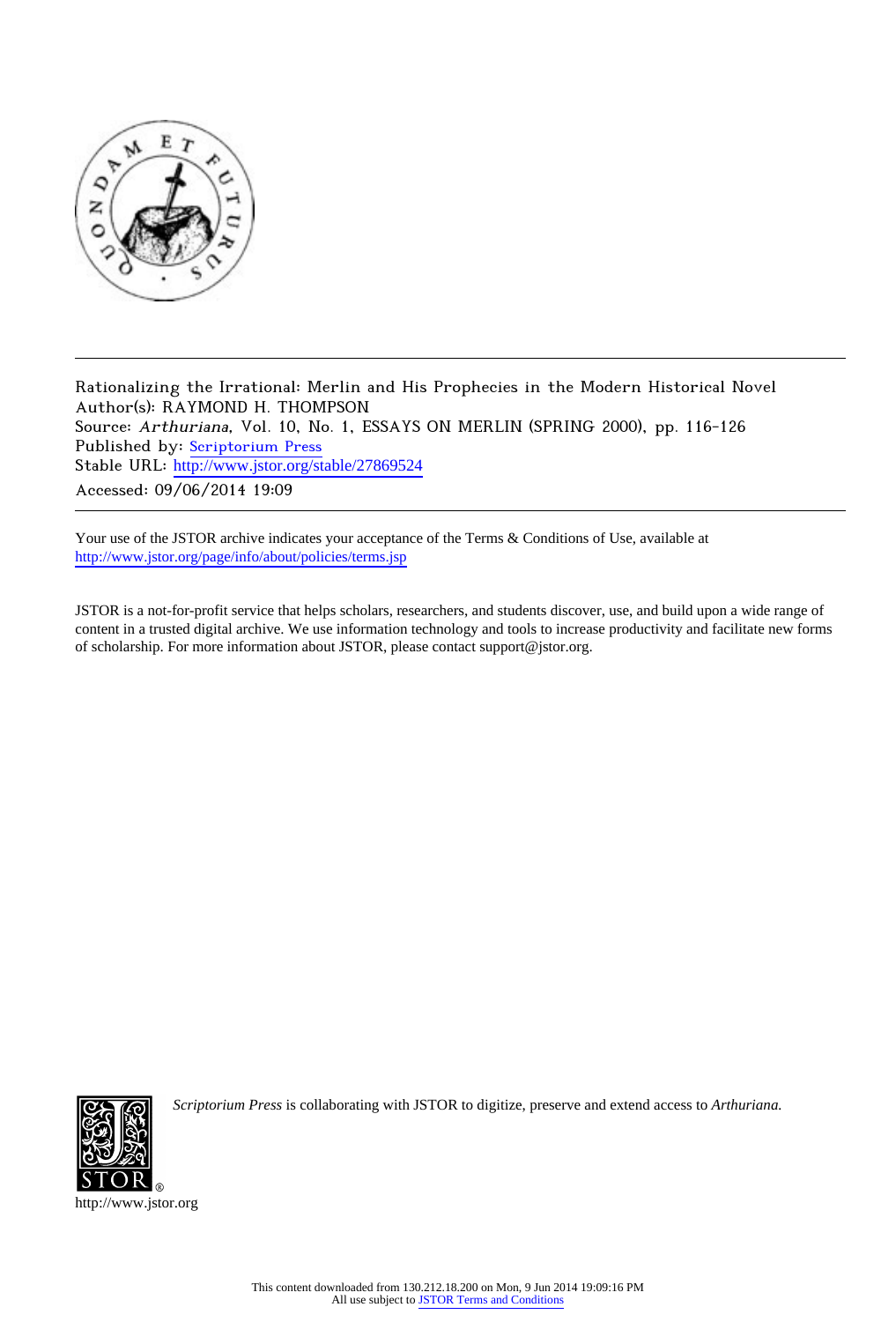# Rationalizing the Irrational: Merlin and His Prophecies in the Modern Historical Novel

# RAYMOND H. THOMPSON

Merlin's magical powers are usually rationalized in modern historical fiction. His visions of the future, however, remain prophetic, even when they are aided by his own inspired guesswork and intervention in events. That Merlin's prophecies should so stubbornly resist the conventions of the genre suggests they have become a core element in Arthurian tradition. (RHT)

The modern fascination with Merlin as a worker of magic sometime leads us to forget that he has talents other than weaving spells.<sup>4</sup> To a large extent this is a consequence of the current popularity of fantasy as a literary genre, and it is reinforced by the ease with which special effects can be created in films, to say nothing of cartoons. Yet in medieval literature Merlin, despite his awesome reputation as an enchanter, spends most of his time dispensing wise advice, even if he does show a fondness for doing so in unexpected guises (see, e.g., Malory I: 38). In the prose romances, moreover, he also demonstrates considerable skill in military tactics, and it is by following his counsel that the young Arthur and his allies defeat the rebellious kings and other foes (see, e.g., Malory I: 27).

The authors of the modern historical novel, therefore, even though they are discouraged by the conventions of the genre from including supernatural elements, can still draw upon a well-established tradition of a figure widely respected for his wisdom. This wisdom, moreover, owes more to shrewdness and common sense than to supernatural powers, at least as far as modern readers can discern. In medieval literature, Arthur and his knights are preoccupied with honor rather than with military tactics, as indeed were their aristocratic audience. Superior enemy numbers merely offer an opportunity to exhibit heroic valor, a quality that was both the strength and weakness of European chivalry during the Middle Ages. On the one hand, it enabled them to endure desperate hardships and triumph over less dedicated foes; on the other, it rendered them vulnerable to a crafty enemy like the

ARTHURIANA IO.I (2OOO)

Il6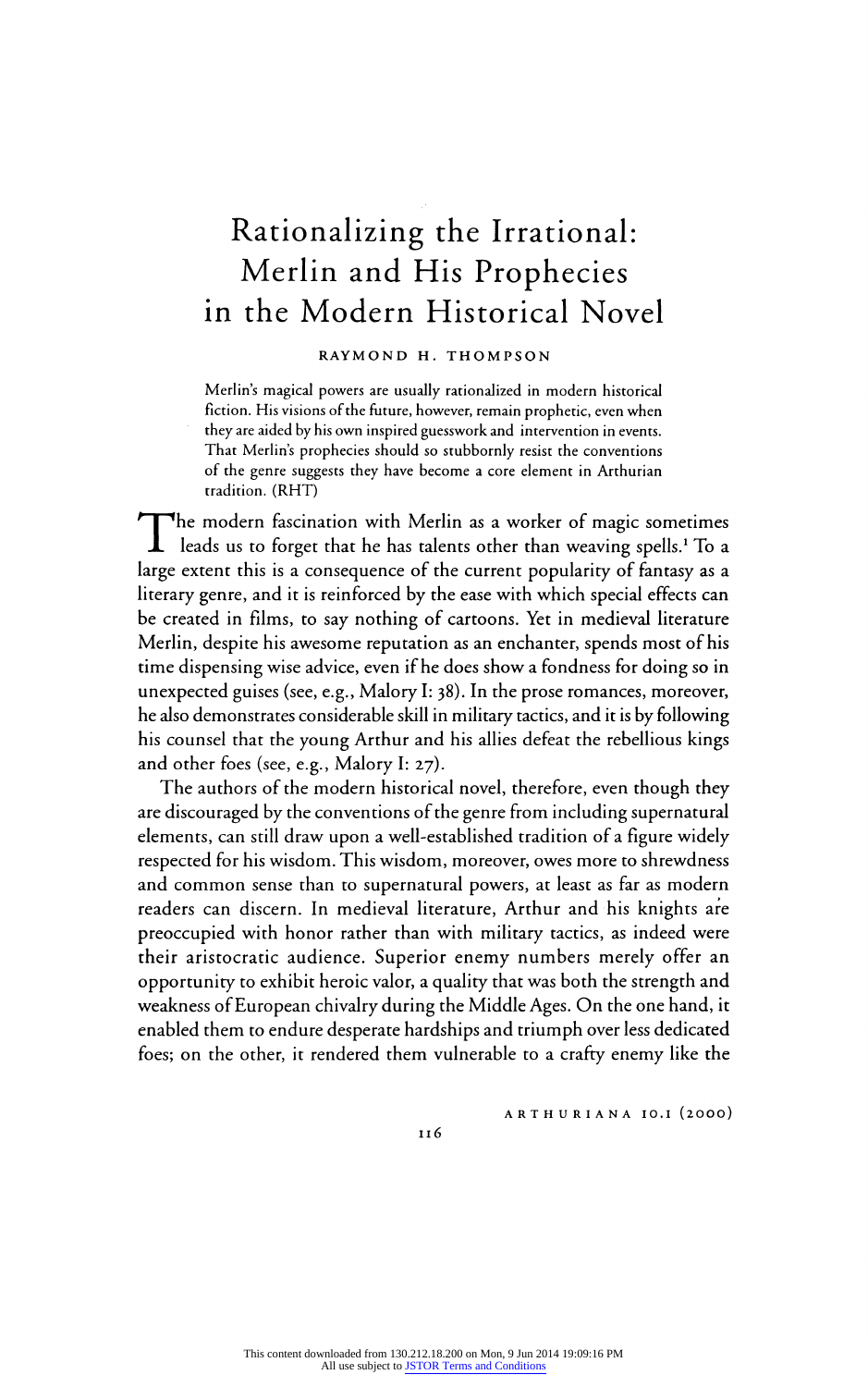nomadic horsemen from the steppes and those who learned to fight like them, as the crusaders learned to their cost (see, e.g., Hildinger 95-107). In this warrior culture, Merlin's astuteness might well seem supernatural, inspired by either God or the Devil, and historical novelists have been quick to seize upon the naivety of the general populace as an explanation for Merlin's reputation, not only in military matters, but in other areas as well.

Because of his wisdom, Merlin is numbered among Arthur's counsellors in most historical novels. Occasionally he is self-serving: in The Queen's Knight (1995) by Marvin Borowsky, he is a cunning politician who sponsors Arthur's claim to the throne in the expectation that he will prove an easily manipulated puppet; in The Emperor Arthur (1967) by Godfrey Turton, his ambition drives him to join the Saxons and later help Mordred; in Peter Vansittart's Lancelot (1978), the narrator dismisses him as a charlatan who 'merely exploited the general ignorance' (120). general ignorance' (120).

More often, however, Merlin is completely loyal to Arthur, especially when  $\tau_1$  is  $\tau_2$ he starts out as his tutor. This is most strikingly witnessed in Mary Stewart's Merlin trilogy (1973–79) where the young king not only relies upon his advice, but also loves him like a father. In their respective series on Guinevere, Nancy McKenzie (1994-95) and Persia Woolley (1987-91), both of whom acknowledge their debt to Stewart,<sup>2</sup> share her view of their warm relationship, as do Edison Marshall, Jack Whyte, and Joan Wolf. All six authors reinforce the bond of affection with a link through blood: Merlin is Arthur's cousin in Stewart, McKenzie, Woolley, and Whyte (where he is both cousin and uncle); his grandfather in Wolf; and his great-uncle in Marshall. In Kinsmen of the  $G_1/(G_2)$  l in  $I_1$  in  $I_2$  in  $I_3$  in  $I_4$  in  $I_5$  in  $I_6$  in  $I_7$  in  $I_8$  in  $I_9$  in  $I_1$  in  $I_1$  in  $I_2$  in  $I_3$  in  $I_4$  in  $I_$ Grail (1963) by Dorothy James Roberts, we are told that he tutored Arthur in his boyhood and became his foster father.

He also serves as tutor in George Finkel's Twilight Province (1967; published as Watch Fires to the North in the United States). Here, however, he is a wanderer from Armenia attached to the household of Bedivere's father, and he has no close relationship with Arthur who is rescued from a Saxon raiding ship. Arthur does owe his life to his skill as a surgeon, however, and these healing talents recur in other novels. Whereas in Malory Merlin takes Arthur to a hermit for treatment (I: 52), in Douglas Carmichael's Pendragon (1977) he himself washes Arthur's wounds after his fight with Pellinor, then 'smeared them with a stinging salve before binding them up' (48). In Victor Canning's 'Crimson Chalice Trilogy' (1976-78), he saves Arthur's life not once, but twice: first at childbirth, then after an assassination attempt. Merlin's knowledge of herbs wins him a reputation as a healer in other novels too, particularly those by Stewart and Woolley.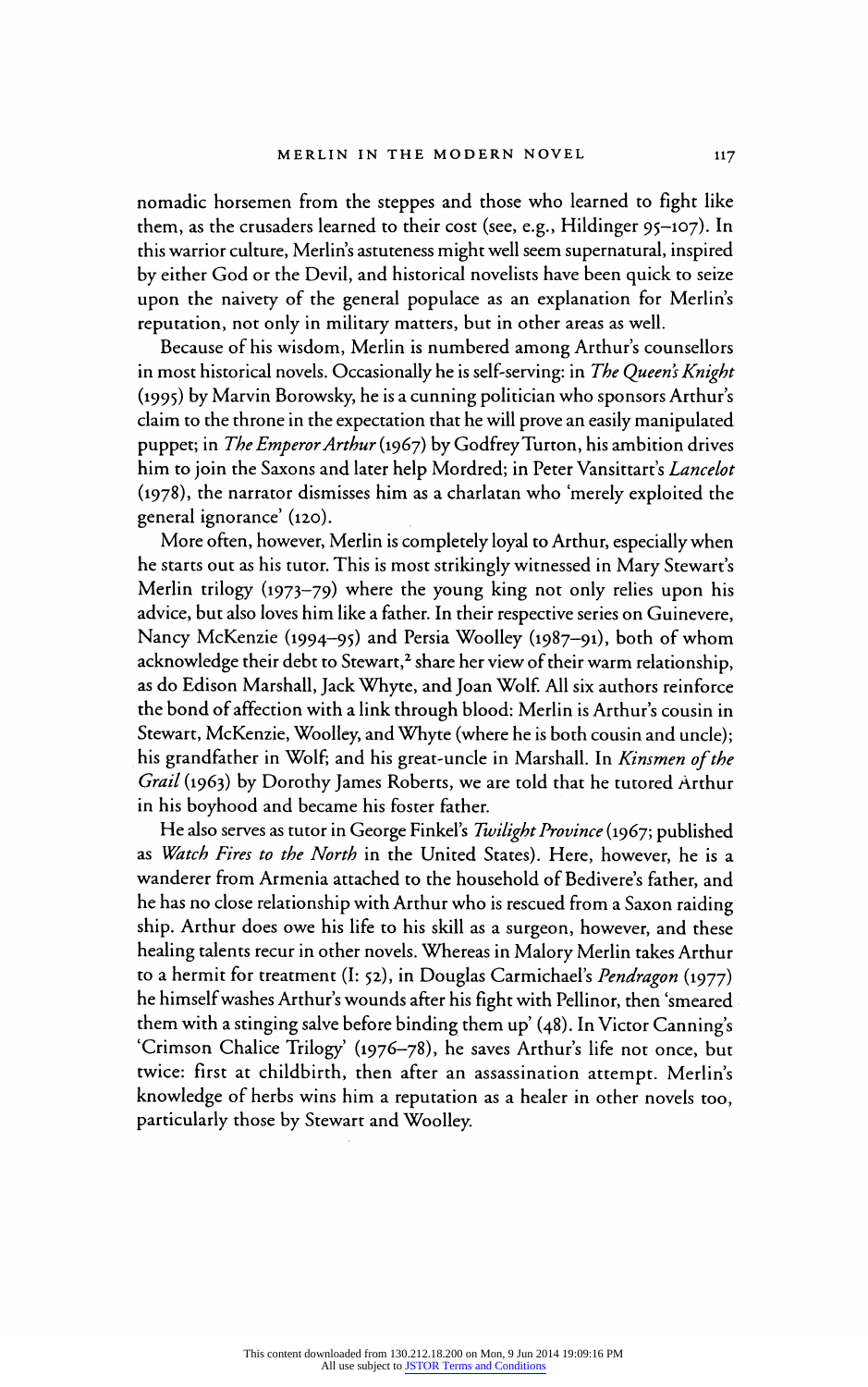# ii8 ARTHURIANA

The story that Merlin transported the stone circle from Ireland to Stonehenge, first recorded by Geoffrey of Monmouth in The History of the Kings of Britain, is a tribute to another of Merlin's skills. In Geoffrey's account, Merlin uses no magic, but rather machinery of his own devising. Stewart includes this episode in *The Crystal Cave* (1970), though here it is one stone, the king-stone, that is taken instead of the entire circle. This story, presumably, explains why Walter O'Meara makes Merlin the chief of Arthur's engineers in The Duke of War  $(1966)$ .

In Whyte's on-going series A Dream of Eagles' (1992-97; published as 'The Camulod Chronicles' in the United States), Merlin is skilled not only as an engineer, but also as a warrior and war leader, waging a number of successful military campaigns in defence of the Colony of Camulod. Normally, however, he holds himself aloof from physical combat in historical novels, though he can defend himself at need. He even manages to kill the much more experienced warrior who brings news of Gorlois's death at the conclusion of The Crystal Cave by Stewart. In Carmichael's Pendragon, it is he who rouses the serfs and townsfolk of Caerleon to assist Arthur in his first battle against the rival kings (81), whereas in Malory they arise without his prompting (I: 19).

Merlin's finest talents, nevertheless, lie in other directions. He is a druid in Roy Turner's King of the Lordless Country (1971), Persia Woolley's Child of the Northern Spring (1987), and in Bernard Cornwell's 'Warlord Chronicles' (1995-97) where he labors to restore the power of the old gods; he is a bard trained at Mona (Anglesey) in W. Barnard Faraday's Pendragon (1930) and in Anna Taylor's *Drustan the Wanderer* (1971) where he is named after the first Merlin, a druid; and he is both druid and bard in John Gloag's Artorius Rex (1977) and in Catherine Christian's The Sword and the Flame (1978; published as The Pendragon in the United States) where Merlin is a rank rather than a personal name. After Arthur's death Bedivere, the novel's narrator, himself becomes the Merlin, but it is his predecessor, Celidon, who fulfils Merlin's traditional role. Celidon is later imprisoned by the Lady of the Lake, not out of hostile intent, but for protection from the madness into which he sinks. This madness, with its origins in the Celtic story of the Wild Man in the Woods (see Jarman; Galyon and Thundy), occurs in other historical novels as well, including Thomas Clare's King Arthur and the Riders of Rheged (1992) and Stewart's trilogy where it is blamed upon a poison administered by his bitter enemy Morgause.

In Carmichael's Pendragon, Merlin demonstrates another of his talents when he hypnotizes the guards and Igraine herself so that they see Uther as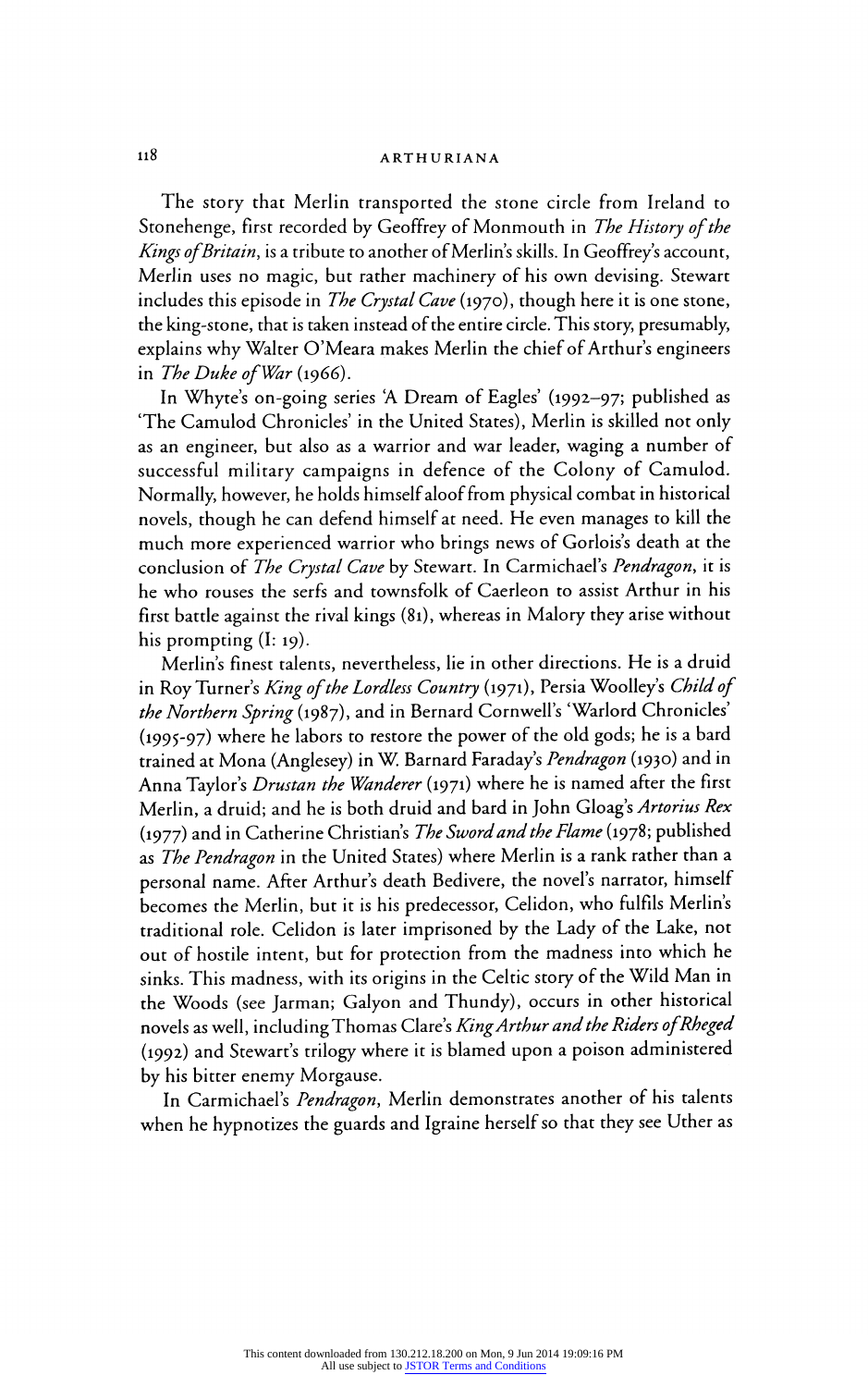Gorlois. In Warwick Deeping's Uther and Igraine (1903), conversely, he hypnotizes Igraine to make her marry Gorlois.

These qualities are all credible enough to the modern mind, but another, the ability to foresee and prophesy the future, is more controversial. Nevertheless Merlin is blessed, or cursed, with the talent of a seer in many historical novels, including those by Stewart, Woolley, McKenzie, Canning, Carmichael, Deeping, Taylor, Parke Godwin, Gil Kane and John Jakes. That many people, even in this scientific age, believe in the power to foretell the future is suggested by the popularity of horoscopes in newspapers and<br>magazines. Nevertheless historical novelists strain credulity when they magazines. Nevertheless historical novelists strain credulity when they preserve this feature, and thus we can assume that they believe its advantage outweigh its disadvantages.

To reduce the sense of disbelief in the reader, the authors often try to deal with prophetic visions as plausibly as possible. Thus in Carmichael's Pendragon, Merlin explains his foresight to one visitor: 'One guesses. One reasons. One sees it in the fire....For one with the seeing, the changing shapes mirror the changing world, and when the coals become clear, so do the things to come' (16). Thus he later urges Arthur to spare Pellinor whom he has hypnotized: 'I have seen it in the fire. He can do you good service, and his sons after him' (47). He is honest enough, however, to admit the limitations of his visions: 'Sometimes the things I foresee do not occur if action is taken to prevent them. Sometimes they occur in spite of our efforts, A few times they do not occur even if I keep quiet about them' (27). Such visions would seem little more than daydreams about what the future may hold: some prove to be shrewd or lucky guesses, while others are fulfilled because the dreamer takes action to bring them about. Another explanation, equally acceptable to modern readers, is provided in *Excalibur!* (1960) by Kane and Jakes, where the visions are drug-induced.

Under such circumstances, belief in Merlin's prophecies reveals less about his powers than about the superstitiousness of the age in which he lives. Credulity is a particularly effective trait when it applies not only to the general populace, but also to the narrator himself as is the case in Cornwell's trilogy and in The Pagan King (1959) by Edison Marshall.

In the latter, Arthur begins to grow skeptical about some of the claims that Merlin makes, 'because [he] was a great gamester.. .and he would not let the telling of lies interfere with his winning' (77). Eventually he discovers the full extent to which Merlin has manipulated events to allow him to fulfil the auguries in the ancient Song of Camion. This foretells that 'the King of Britain who would arise was found in a wild boar's burrow' (291), and Arthur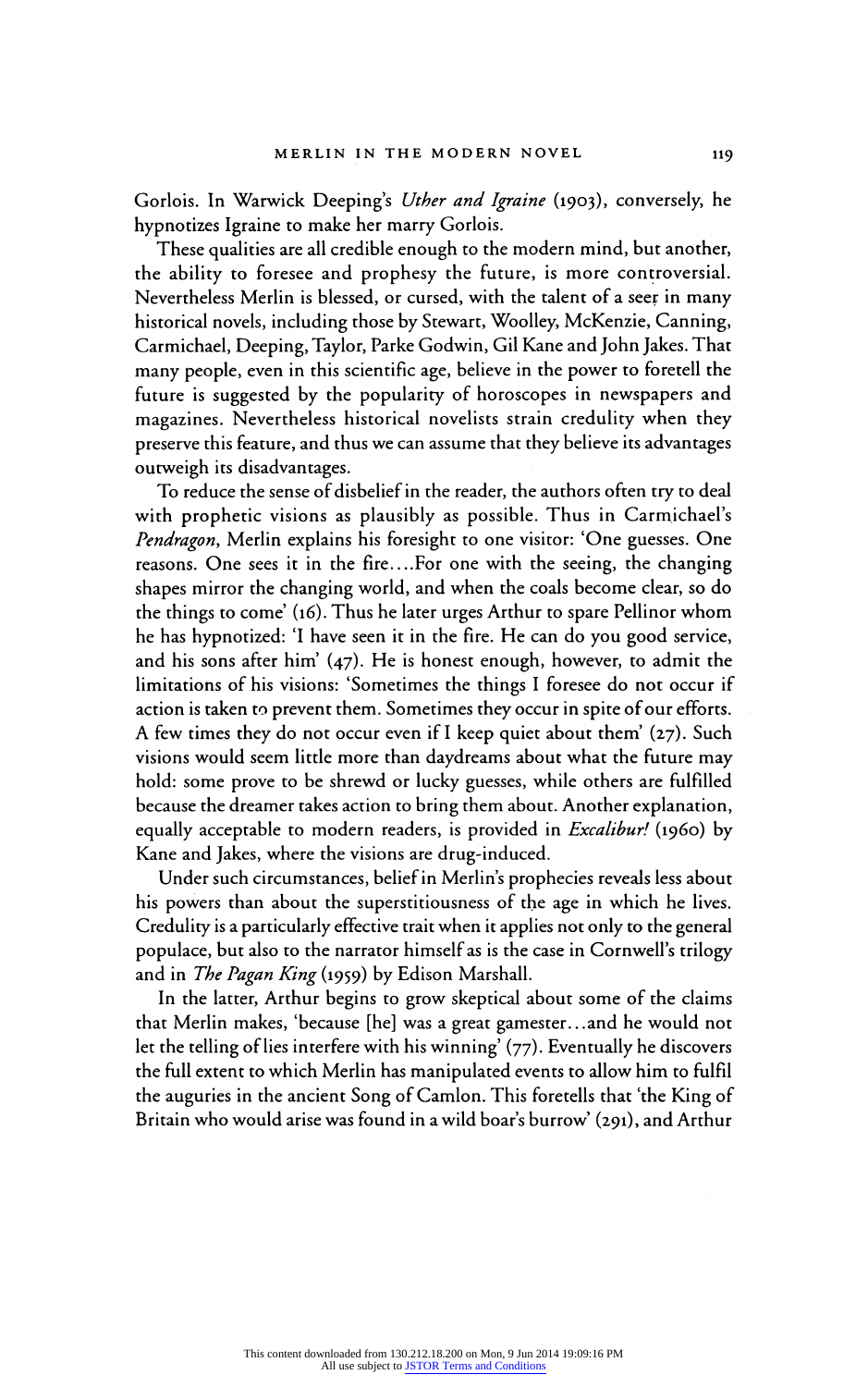can point to 'the holes front and back in my shoulders made by the teeth of Droit' (291). These were made, however, not by Droit but 'by two little cones of bone which Merdin [Merlin] thrust into your baby shoulders, a little deeper every day' (291), he learns. Merlin also arranges for Arthur to gain his sword from the Lady of the Lake, but it comes, 'Not from the hands of a fairy, dwelling in the bottom of the mere' (292), but from the very human Elain who is a powerful swimmer. Unfortunately, Arthur does not shed his credulity in time to avoid the deception of Vivain who plots his downfall behind a guise of friendship. Merlin's deceits thus not only provide a measure of Arthur's development from naivety to understanding, but also help to explore the theme of illusion and reality. Ironically, however, as Arthur grows more skeptical, so he learns to appreciate the value of the imagination:

'What is any king without an excellent bard to lie about him?.. And let him not tell of the dread violence of our dark age, of murder, rape, and incest, and men burned alive, torture, and the poisoned cup, for our folk see little of it in their innocent fields, and like not to hear of it.. ..for century beyond century our earth will remain uninhabitable, and life intolerable without kind lies.'  $(373)$ 

Not all authors are so ready to rationalize Merlin's prophetic visions, however, and one compelling reason is that it enables them to develop the theme of destiny. The implacable workings of fate have been an important aspect of Arthurian legend since its inception, particularly in accounts of Arthur's birth and death. In medieval literature this was made explicit not only by the symbol of the Wheel of Fortune which appears in Arthur's dream before the Battle of Camlann, but also by the prophecies of Merlin, and some modern historical novelists make Merlin a seer for this purpose, as an examination of Victor Canning's 'Crimson Chalice Trilogy' and Parke Godwin's Firelord (1980) reveals.

Merlin appears late in *The Crimson Chalice* (1976), the first book in Canning's trilogy. He maroons Arthur's parents on an island, thereby ensuring that they conceive the future savior of the land. When Baradoc, as Arthur's father is here called, eventually finds Merlin and asks why he stole their boat, he is told,

'Because it was written so....And in sleep and in full eye-wake the gods have shown me the past and the future, and.. .the future is a river which the gods have set in its course but which time and man's works can loose from its bed to new courses... .Keep faith with the true dream. Mis-shape it not by impatience and greed for false glory. One day men will call you Pendragon as many before have been called. But the true king comes to meet glory and betrayal and then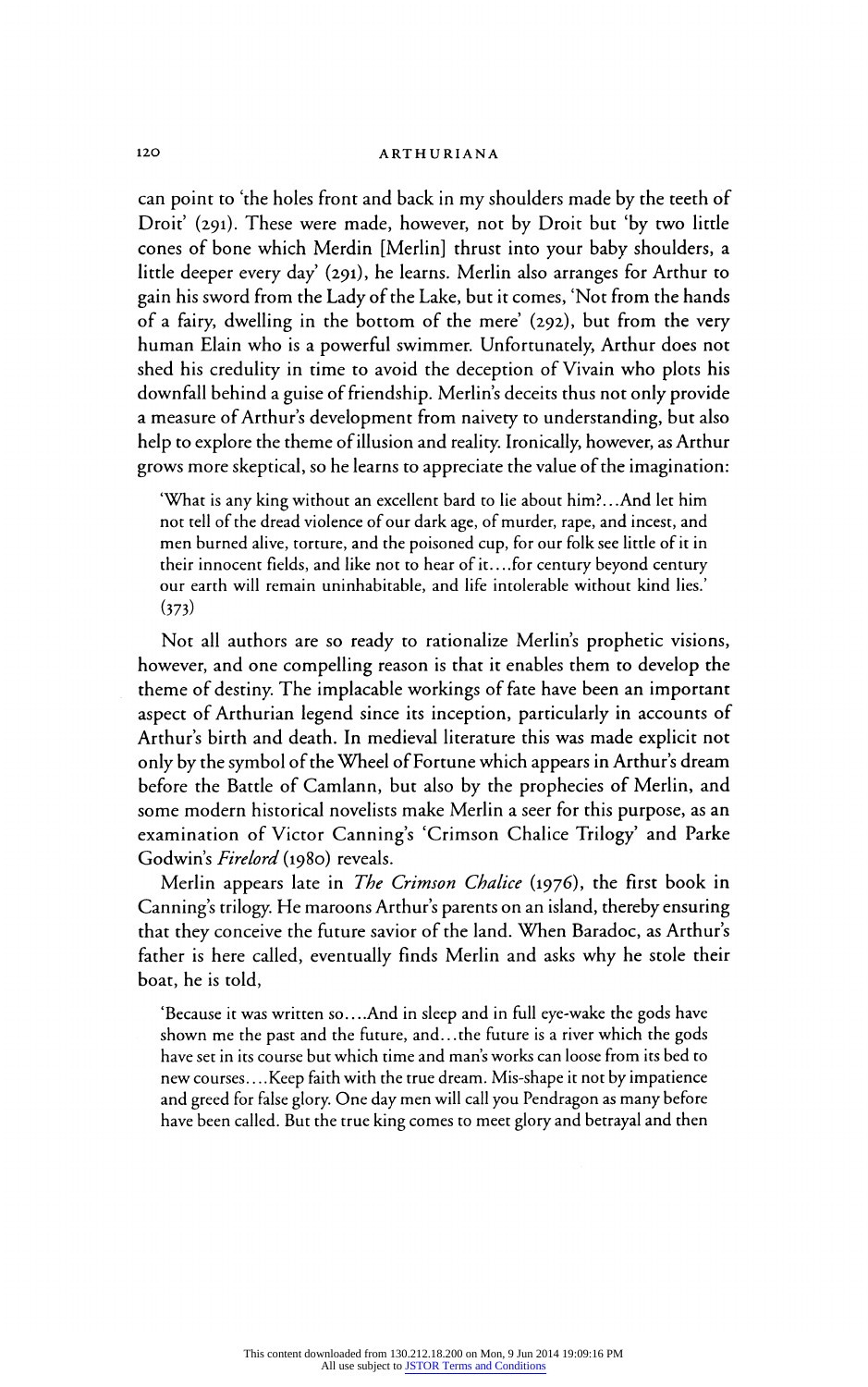to sleep until all lands groan with the labour and distress of chaos and he comes again and the true march of centuries begins anew.' (214)

Baradoc recognizes that the man is 'mad with the innocence of one touched with the disease of the gods, one for whom the air was full of voices and for whom the shape of solid things... wavered always as though seen through water and became the fabric and fancies of a phantom world' (214-15). This is a madness, however, that commands respect from others, even when it is viewed with skepticism. Thus one character wryly muses, 'Merlin.. .would probably say anything that came into his head that he fancied might feed his reputation and then rely on chance to prove him right-yet, whatever men might say, there was something in Merlin that tied him to the gods' (The Circle of the Gods 241).

Merlin is absent throughout most of the action, but he reappears at crucial points to ensure that the river follows the course that will fulfil the true dream, as he himself puts it: he intervenes to ensure the conception and safe birth of Arthur, 'the true king'; he escorts mother and child to the safety of Baradoc's tribe; he saves Arthur's life as he lies bleeding from the wounds of an assassin, even though he grumbles that the gods 'stir themselves and begin to meddle with my affairs and give me dreams to plague my path' (The Circle of the Gods 438); and as Arthur lies dying at the edge of a lake after his last battle, he comes to him in a boat to tell him, 'the dream runs on through all time and now you must shape it for yourself. Before you move on the waters you must finish the earth dream from your own fashioning' (The Immortal Wound 650). Thus prompted, Arthur casts his sword into the waters, passes to Merlin the Chalice (Grail) which had been first entrusted to his parents by a hermit, then sets forth 'into veils of rain and darkness which slowly enshrouded him and hid him from the sight of Merlin' (651).

Like Merlin, Arthur too is convinced of his own destiny, as others recognize, and this draws many to his banner, for they 'knew well that behind the high words lay the iron will which took men into battle ready to give their lives for him and his god-touched passion' (The Circle of the Gods 382). The prophecy thus becomes self-fulfilling, gods or no gods, as the more perceptive characters realize.

In Firelord, Godwin deals with Merlin's prophetic powers by making him a creation of Arthur's own imagination, though stories of Merlin are well known amongst his people. Visible only to Arthur's eyes as a mirror image of himself, he too appears at important junctures in the story and offers tantalizing visions of'bright tomorrows you carved out of wishes and painted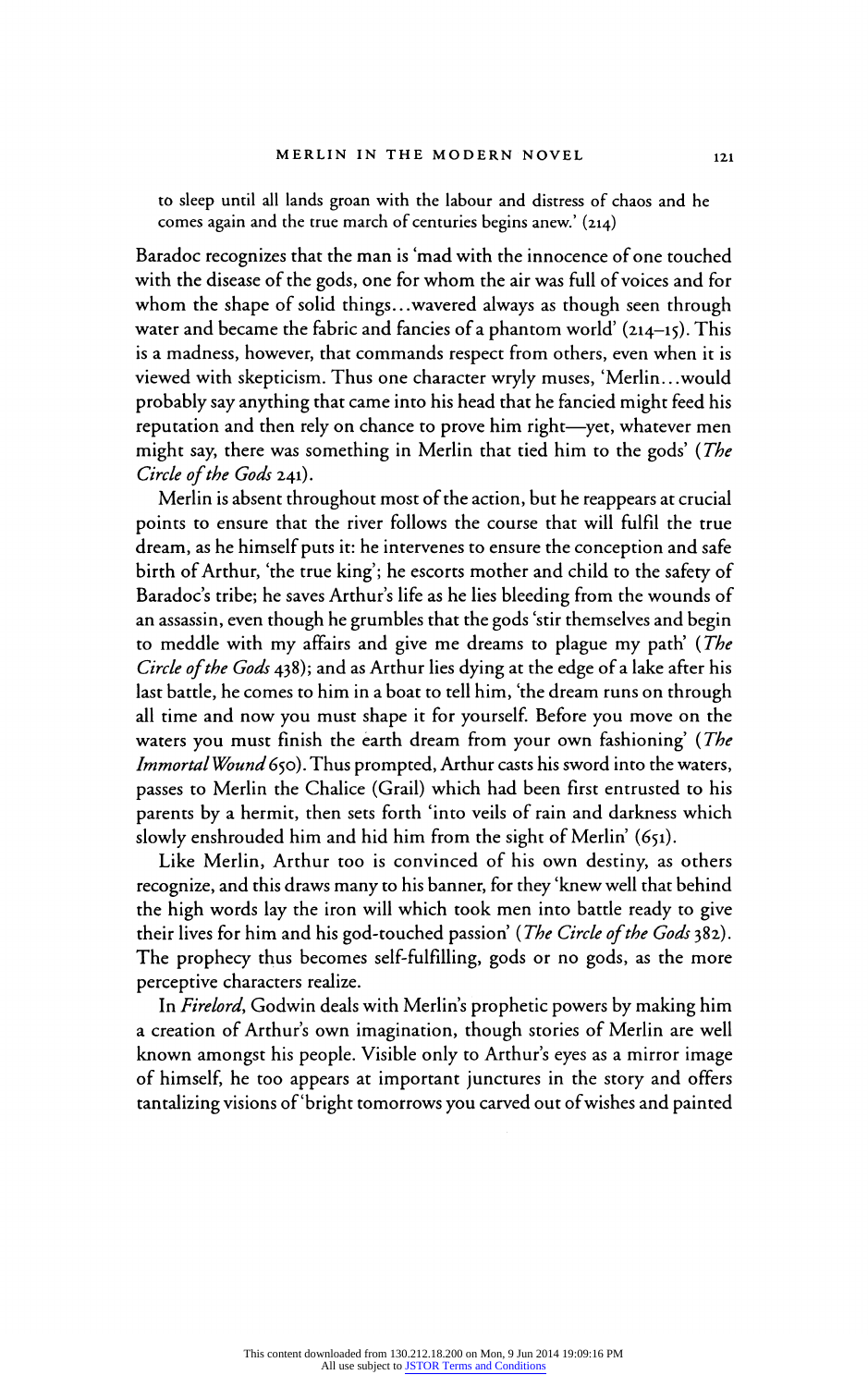# 122 ARTHURIANA

with dreams' (7). He is, in fact, the embodiment of Arthur's own dreams and ambitions, offering glimpses of the future, choices to be made, lessons to be learned, and, inevitably, prophecies:

'You will be king, Arthur. There will be victories at first and a kind of defeat in the end, but that won't last. You'll be remembered. They'll sing your name through long, dark nights and darker centuries. They'll conjure with it, make you a legend and a god and sacrifice you as all god-kings are sacrificed.' (59)

First, however, Arthur must learn to read not only men's failings, but also 'the heart that churns them out' (59). This he does among the Prydn, discovering 'what Merlin would teach me. To love, to care, to be small as well as great, gentle as well as strong.. ..To be a king, to wear a crown, is to know how apart and lonely we are and still exist and *dare* to love in the face of that void' (90-91). Thus prepared, Arthur becomes not just a dreamer, but a king worthy of dreams, as Merlin finally admits: 'You didn't do badly at all, Arthur. If I hadn't been at this for ages, I might even boast a bit' (391).

Merlin's prophecies of the future in the historical novels of Canning, Godwin, and others not only reinforce the sense of destiny, but also serve to bring about that very destiny. They condition people to accept Arthur as leader; and, more importantly, they encourage him to reach for a prize that he might otherwise not even think of, especially since his birth is so obscure and the obstacles to success so formidable. They thus serve to develop both theme and character.

There is, of course, a price to be paid, and not just by Arthur in pursuit of his destiny. Despite efforts to rationalize the irrational, it does creep into the historical novels. Images of the future often include details that go beyond mere daydreams, like Lancelot in Godwin's Firelord. First seen in Arthur's vision while still a child, he subsequently turns up to play an important role in the battle at York: 'Being here, being real, he made my dreams augury and Merlin a prophet' (134), Arthur decides. At the start of his Acknowledgements, Godwin avoids the issue by announcing, 'Firelord is a fantasy, though I've attempted to stretch an elastic legend over the bone of historical fact.' In an interview Cornwell acknowledges, 'I found in my Arthur trilogy that I could dabble in the magic....I went slightly over the top with Arthur because it was a romantic, magical background' ('Life After Sharpe,' 14). Whether Stewart's Merlin trilogy are fantasy or historical novels remains debatable.<sup>3</sup>

Merlin's powers can thus raise questions about the genre of the novels in which he appears. To the list of those mentioned above, one might have added Merlin's Ring (1957) by Meriol Trevor. Like Hank Morgan in Mark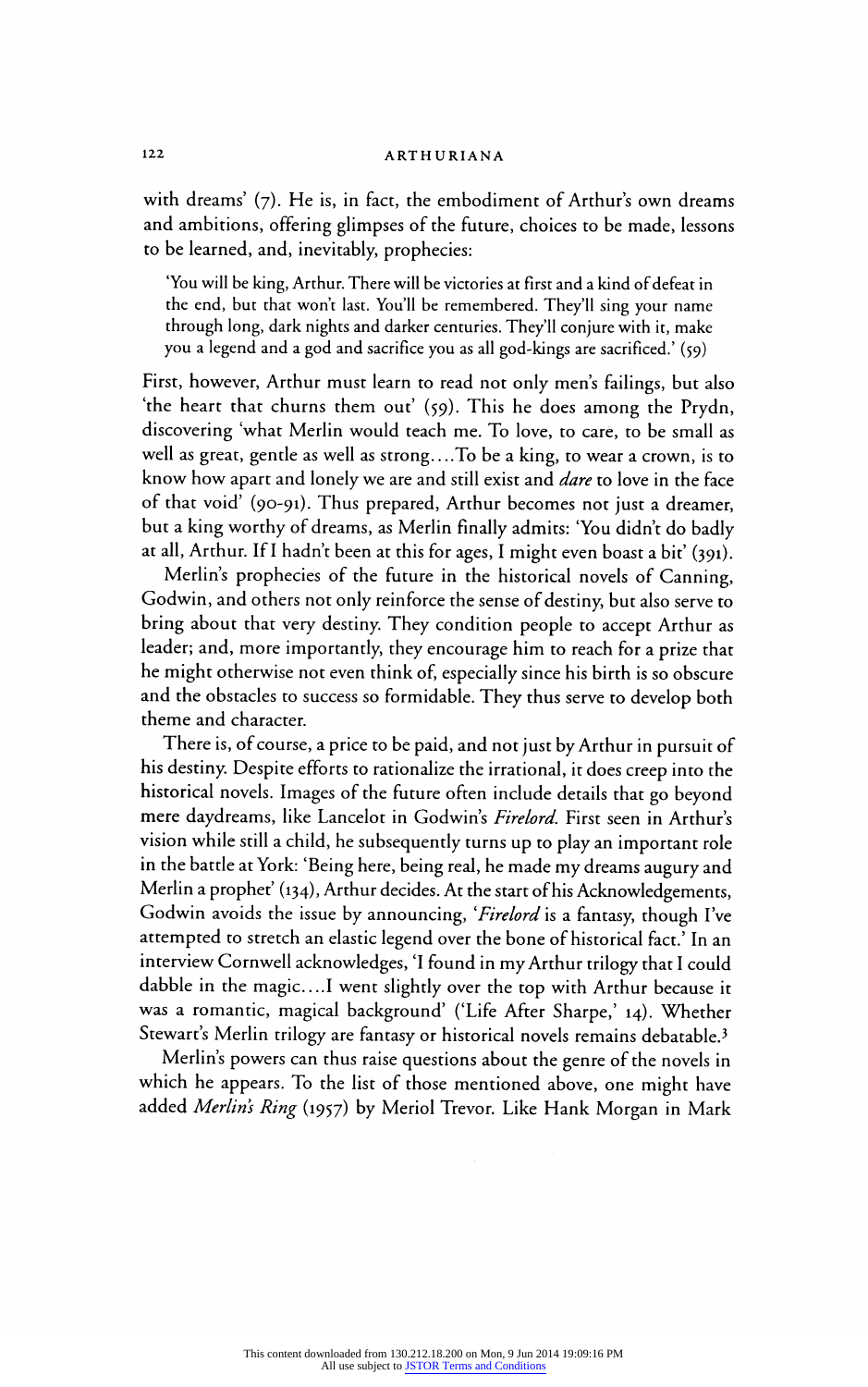Twain's Connecticut Yankee in King Arthur's Court (1889), a modern boy is transported back to Arthur's time, albeit by the power of Merlin's magic ring rather than a blow to the head. Apart from this device, however, the story is scrupulous in its concern for historical authenticity. Such issues matter more to scholars than to authors who write the story that comes to them rather than seek to adhere to genre conventions. Nevertheless the difficulty that historical novelists experience in purging Merlin of all his supernatural trappings reveals their fascination with the figure as he is found in tradition.

The most important of these supernatural features is Merlin's prophetic sight. Other achievements are more readily rationalized: Merlin gives Uther the appearance of Gorlois by hypnotizing others to see him that way in Carmichael's Pendragon, and by trickery and disguise in Stewart's Crystal Cave; he ensures that Arthur alone draws the sword from the stone through a system of levers in Carmichael's novel, and he tricks Arthur and others into believing that his other sword is given him by the Lady of the Lake in Marshall's; the superior temper of the sword that he supplies to Arthur is because it is forged from 'sky-iron,' metal found in a meteor, in the novels of both Christian and Whyte. His visions, however, remain stubbornly, indeed  $\frac{m}{\pi}$ 

That so many historical novelists should preserve this feature, despite its inappropriateness to the genre, suggests that Merlin's prophetic visions have become a vital, or core, motif in Arthurian legend.5 They thus take their place alongside such motifs as the sword in the stone, the sword from the lake, the love triangle, the Grail quest, and Arthur's final departure for Avalon. Though it is not necessary for modern authors to include all of these motifs in their works, they must preserve certain essential elements in those they select-and Merlin's visions must be prophetic, even when they are supplemented by inspired guesswork and aided by his own devices and the efforts of those who believe in them, most especially Arthur himself. Deprived of prophecy, Merlin is reduced to a mere politician, one among so many, sometimes well-intentioned, sometimes not. Both he and the motif are robbed of power, and the novels are the poorer for it, despite their greater credibility.

Like it or not, prophets inspire us to believe in ourselves, to dream of a brighter world, and to try to build it, and we all, characters and readers alike, have need of them. It is because historical novelists intuitively recognize this that so many of them, I would argue, retain Merlin's prophetic visions when they rationalize the irrational. They are too wise to tamper with our dreams.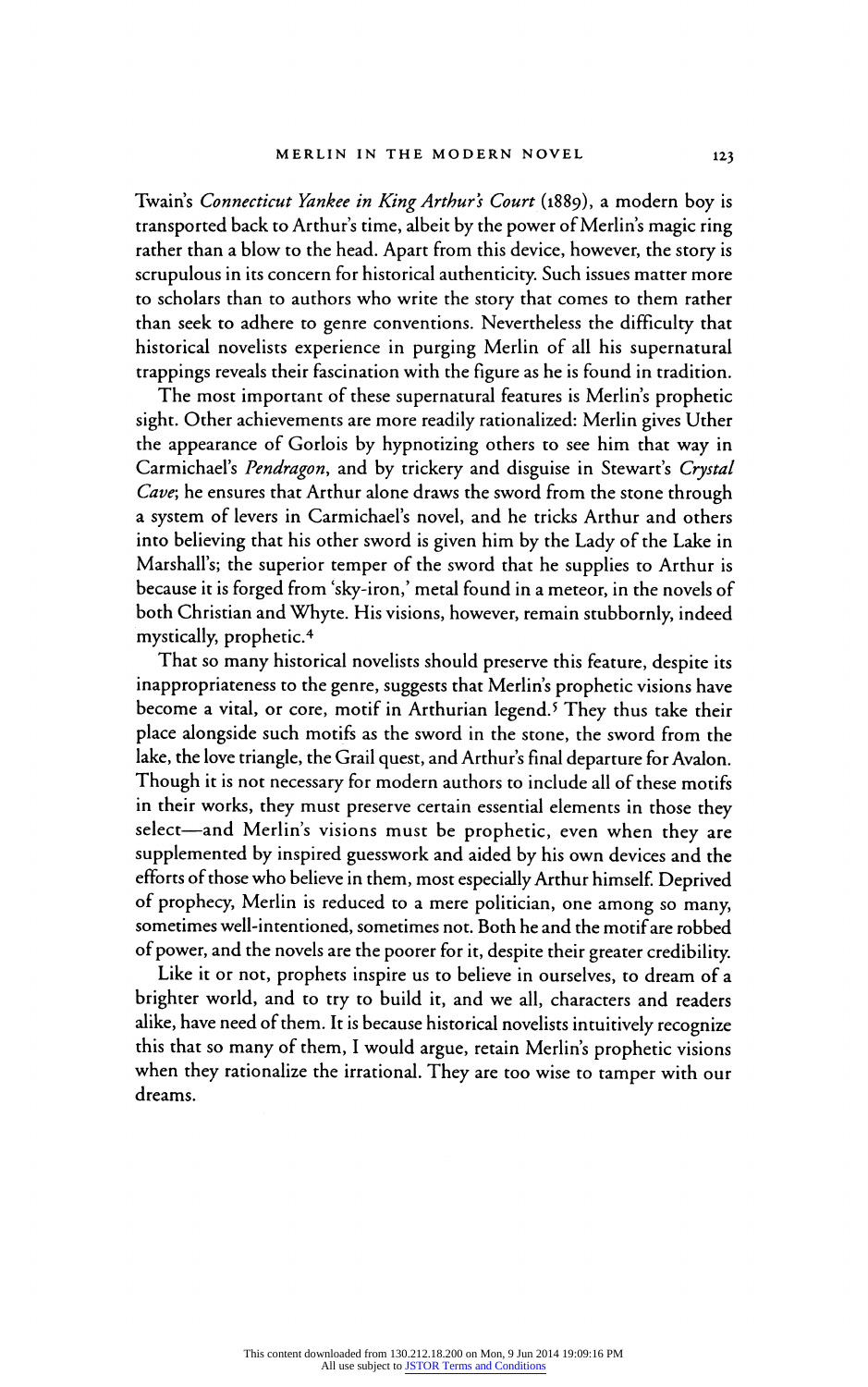#### ACADIA UNIVERSITY

Raymond H. Thompson (ray.thompson@acadiau.ca) is a professor of English at<br>Acadia University, Wolfville, Nova Scotia. He has written *The Return from Avalon:* Acadia University, Wolfville, Nova Scotia. He has written *The Return from Avalo*n:<br>A Canada Avalon: The Martin From Avalon: The Theory A Study of the Arthurian Legend in Modern Fiction; he is an Associate Editor of The New Arthurian Encyclopedia; he is Consulting Editor for Pendragon Fiction, an Arthurian fiction reprint series from Green Knight Publications; and he has conducted a series of interviews with Arthurian authors, entitled Taliesin's Successors, published on the web as part of the Camelot Project: <http://www.lib.rochester.edu/ camelot/intrvws/contents.htm>

#### NOTES

- 1 For the purposes of this survey, I have standardized the spelling of all the characters' names which are variously represented in the different novels.
- 2 See the Preface in McKenzie, Child Queen; and Woolley, Summer xi. The former, for example, like Stewart, blames Morgause for poisoning Merlin (254) and for murdering the infants at Dunpelder (120).
- 3 Dean considers Stewart's Merlin trilogy an 'epic fantasy' (282); Thompson, Return, includes it among the historical novels (50). See also Fries and Watson.
- 4 Interestingly, although it is a fantasy, Thomas Berger's Arthur Rex also takes this approach to Merlin's powers. As the Lady of the Lake tells him, he is 'incapable of making a true miracle' (107), achieving his effects through levers, hypnosis, and legerdemain. His prophecies, however, remain valid (see Thompson, 'Comic  $S$ age, especially 145-48).
- 5 For a brief discussion of the historical background of this feature, see Jarman and the entry on 'Merlin and the Prophetic Tradition' in The New Arthurian Encyclopedia.

### WORKS CITED

Berger, Thomas. Arthur Rex: A Legendary Novel. New York: Delacorte, 1978.

Borowsky, Marvin. The Queen's Knight. New York: Random House, 1955.

- Canning, Victor. *The Crimson Chalice Trilogy*. Harmondsworth, Middlesex: Penguin, 1980.
- Carmichael, Douglas. Pendragon: An Historical Novel. Hicksville, NY: Blackwater,
- Christian, Catherine. The Sword and the Flame: Variations on a Theme of Sir Thomas Malory. London: Macmillan, 1978. (Published in the U.S. as The Pendragon. New York: Knopf, 1979.)
- Clare, Thomas. King Arthur and the Riders of Rheged. Kendal, Cumbria: Rheged,  $1992$
- Cornwell, Bernard. *The Winter King*. London: Joseph, 1995.
- -------------- The Enemy of God. London: Joseph, 1996.
- -. *Excalibur*. London: Joseph, 1997.
	- ------. 'Life After Sharpe.' Interview by Richard Lee. Solander: The Magazine of the Historical Novel Society 6 (Nov. 1999): 13-15.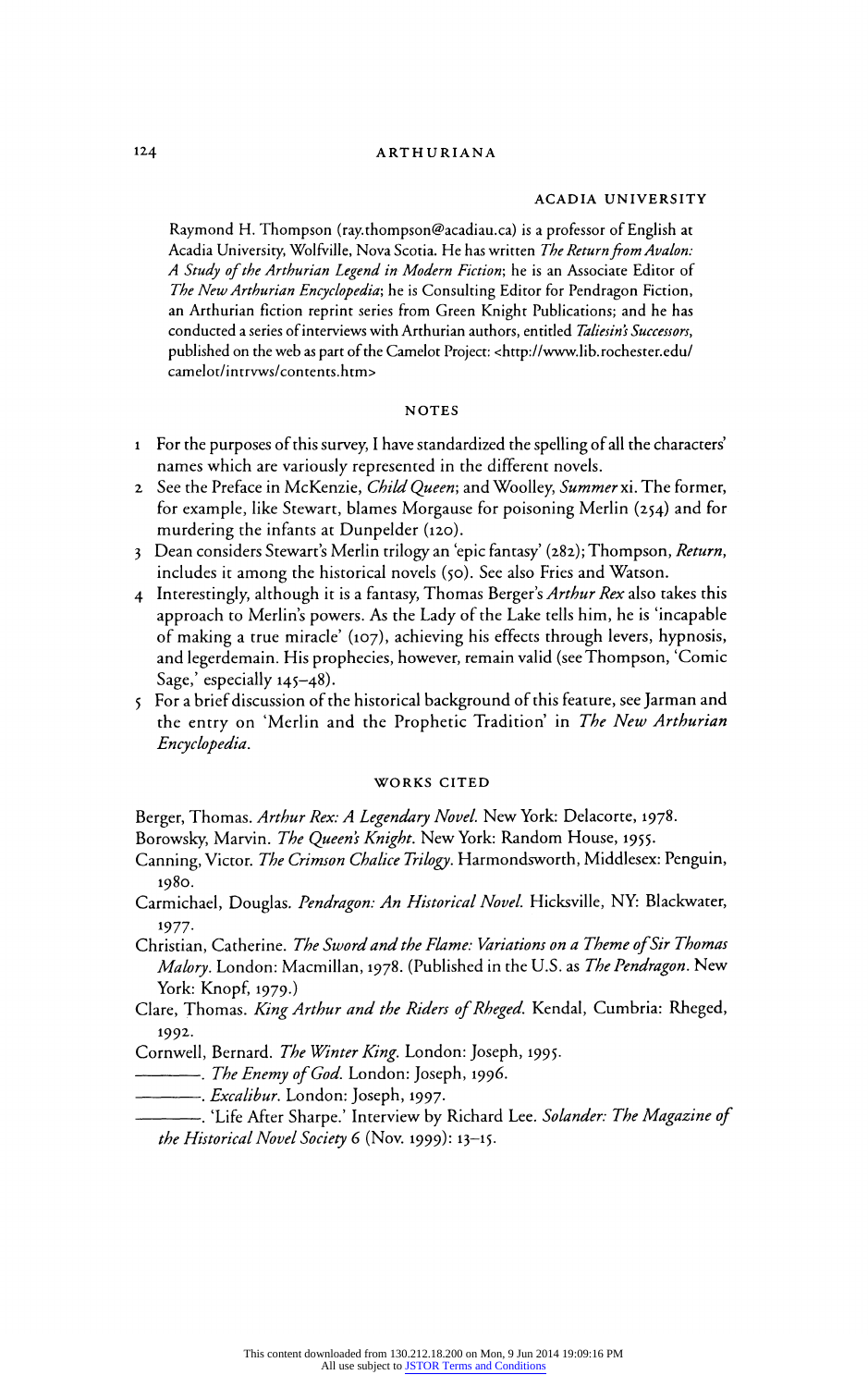Dean, Christopher. A Study of Merlin in English Literature from the Middle Ages to the Present Day: The Devil's Son. Lewiston, NY: Mellen, 1992.

Deeping, Warwick. Uther and Igraine. New York: Outlook, 1903.<br>Faraday, W. Barnard. Pendragon. London: Methuen, 1930.

Faraday, W. Barnard. Pendragon. London. Methuen, 1930.

Finkel, George. Twilight Province. Sydney: Angus & Robertson, 1967. (Published in the U.S. as Watch Fires to the North. New York: Viking, 1968.)

Fries, Maureen. The Rationalization of the Arthurian "Matter" in T.H. White and Mary Stewart.' Philological Quarterly 56.2 (Spring 1977): 258-65.

Galyon, Aubrey, and Zacharias P. Thundy. 'Lailoken.' The Romance of Merlin. Ed. Peter Goodrich. New York: Garland, 1990. 3-11.

Geoffrey of Monmouth. The History of the Kings of Britain, trans. Lewis Thorpe. London: Penguin, 1966.

Gloag, John. Artorius Rex. New York: St. Martin, 1977.

Godwin, Parke. Firelord. Garden City, NY: Doubleday, 1980.

Hildinger, Erik. Warriors of the Steppe: A Military History of Central Asia, 500 B.C. to<br>1700 A.D.. New York: Sarpedon, 1997.  $1700 71. D$ .. New York: Sarpedon, 1997.

Jarman, A.O.H. The Merlin Legend and the Welsh Tradition of Prophecy. The Arthur of the Welsh. Cardiff: U of Wales P, 1991. 117-45.

Kane, Gil, and John Jakes. Excalibur! New York: Dell, 1960.

Lacy, Norris, et al., eds. The New Arthurian Encyclopedia. New York: Garland, 1991.

Malory, Sir Thomas. *The Works*, ed. Eugène Vinaver; rev. P.J.C. Field. 3 vols. Oxford: Clarendon, 1990.  $\frac{C_{\text{max}}}{C_{\text{max}}}\frac{C_{\text{max}}}{C_{\text{max}}}\frac{1}{C_{\text{max}}}\frac{C_{\text{max}}}{C_{\text{max}}}\frac{1}{C_{\text{max}}}\frac{C_{\text{max}}}{C_{\text{max}}}\frac{C_{\text{max}}}{C_{\text{max}}}\frac{1}{C_{\text{max}}}\frac{C_{\text{max}}}{C_{\text{max}}}\frac{C_{\text{max}}}{C_{\text{max}}}\frac{1}{C_{\text{max}}}\frac{C_{\text{max}}}{C_{\text{max}}}\frac{C_{\text{max}}}{C_{\text{max}}}\frac{1}{C_{\text{$ 

Marshall, Edison. *The Pagan King*. Garden City, NY: Doubleday, 1959.<br>McKaniko Nyusan *The Chill Open The The Community of the* 

McKenzie, Nancy. The Child Queen: The Tale of Guinevere and King Arthur. New York: Del Rey/Ballantine, 1994.

-. The High Queen: The Tale of Guinevere and King Arthur Continues. New York: Del Rey/Ballantine, 1995.

O'Meara, Walter. The Duke of War. New York: Harcourt, 1966.

Roberts, Dorothy James. Kinsmen of the Grail. Boston: Little, 1963.

Stewart, Mary. The Crystal Cave. London: Hodder, 1970

-. The Hollow Hills. London: Hodder, 1973.

-... The Last Enchantment. London: Hodder, 1979.

Taylor, Anna. Drustan the Wanderer: A Novel Based on the Legend of Tristan and Isolde. London: Longmans, 1971.

Thompson, Raymond H. 'The Comic Sage: Merlin in Thomas Berger's Arthur Rex.' Watson and Fries, 143-53.

-. The Return from Avalon: A Study ofthe Arthurian Legend in Modern Fiction. Westport, CT: Greenwood, 1985.

Trevor, Meriol. Merlin's Ring. London: Collins, 1957.

Turner, Roy. King of the Lordless Country. London: Dobson, 1971.

Turton, Godfrey E. The Emperor Arthur. New York: Doubleday, 1967.

Twain, Mark. A Connecticut Yankee in King Arthur's Court. New York: Webster, 1889.

Vansittart, Peter. Lancelot. London: Owen, 1978.

Watson, Jeanie. 'Mary Stewart's Merlin: Word of Power.' Watson and Fries, 155-74.